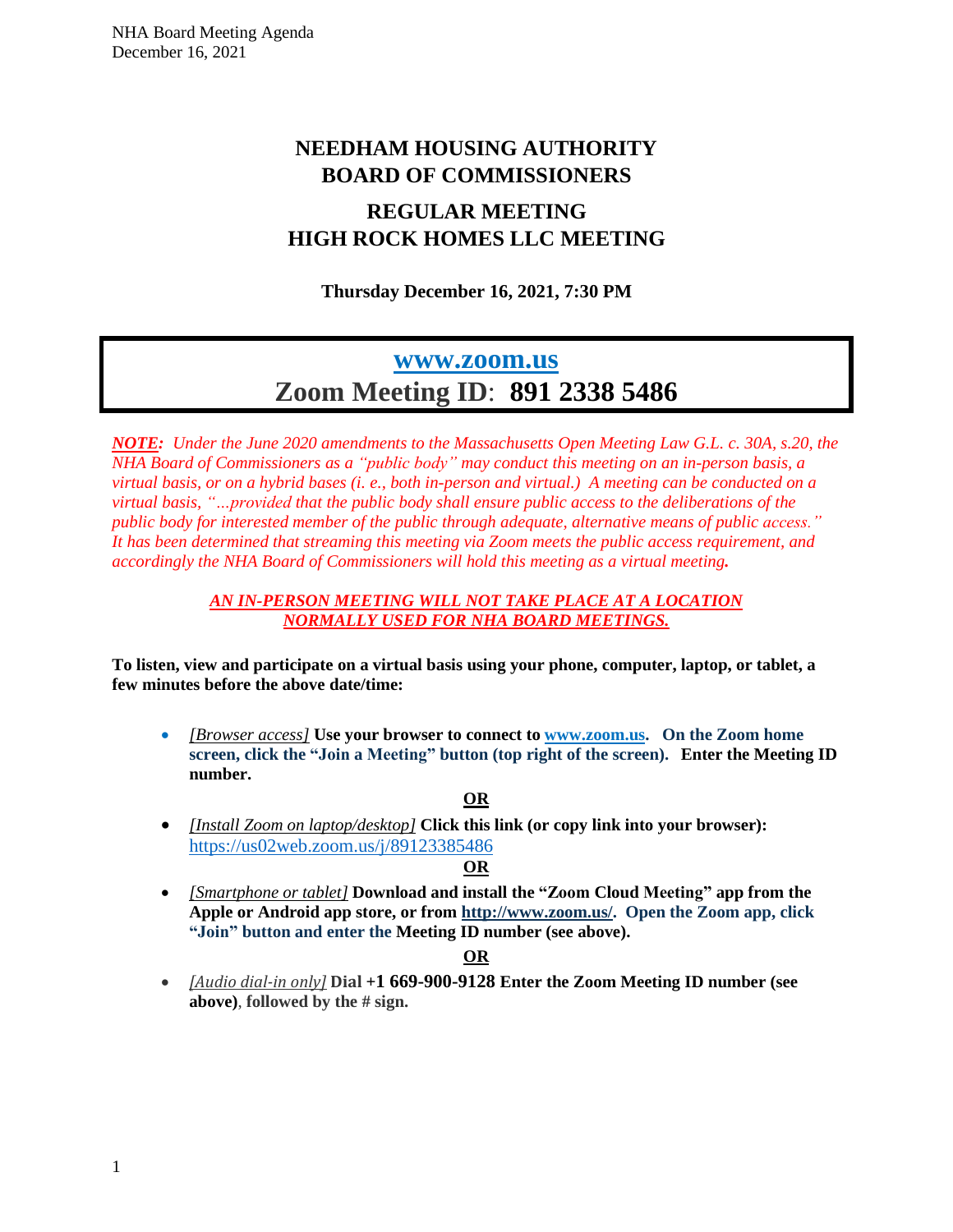## **ROLL CALL TO CONVENE THE MEETINGS**

## **COMMISSIONERS: NHA STAFF:**

Vice Chair Eleanor Evans Treasurer Ed Scheideler Commissioner Penny Kirk Commissioner Janice Bennett

Chair Reginald C. Foster Angie Medeiros, Executive Director & Secretary

#### **GUESTS:**

Jonathan Driscoll, NHA General Counsel Jeff Driscoll, MassNAHRO Trainer; Exec. Dir., Medford Housing Authority

Adequate notice of this meeting has been provided by the Secretary of the Needham Housing Authority (NHA) by preparing a Public Notice dated December 10, 2021, setting forth the date, time and place of this meeting. Said notice was filed with the Clerk of the Town of Needham and provided to persons requesting it.

=========================================================================

## **AGENDA REGULAR NHA & HRH LLC BOARD MEETINGS**

**CHAIR'S ANNOUNCEMENTS** *(matters that could not be reasonably anticipated in advance of the meeting)***:**

## **RESIDENT/TENANT INPUT:**

## **AGENDA**

- A. Commissioner Scheideler's and Commissioner Kirk's proposed motions:
	- 1. "To acknowledge the Board of Commissioners oversight and exit interview authority, per MGL c. 121B §7 as follows:

"From the NHA Human Resource Policy, remove the wording [from Article VIII, A.2 on page 14)]: 'the authority to hire all other personnel shall rest with the Executive Director, and replace that wording with:

'the Board of Commissioners *may employ* counsel, *an executive director* who shall be ex officio secretary of the authority, a treasure who may be a member of the authority and such other officers, agents and employees as it deems necessary or proper, **and shall determine their qualifications, duties and compensation,** and may delegate to one or more if its members, agents or employees such powers determined upon by it. Reference MGL c. 121B, §7. The Board of Commissioners will retain the oversight and exit interview authority granted to the Board of Commissioners by the Massachusetts Legislature with MGL c. 121B §7.

'The Board of Commissioners will delegate, to the Executive Director, the responsibility to perform all duties with regard to hiring staff' " (Scheideler deferred from 11/18/2021 board meeting).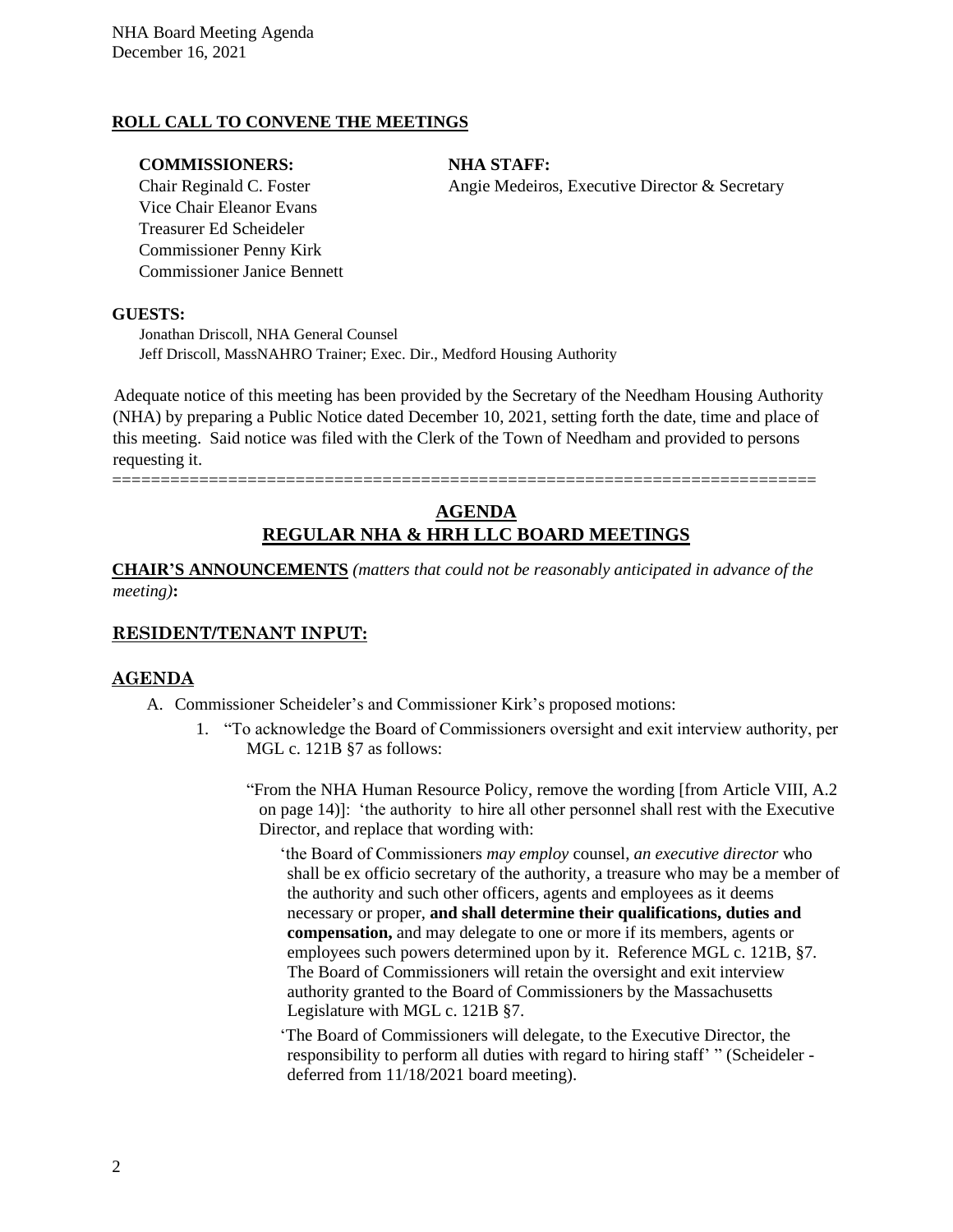- 2. "To move that the Needham Housing Authority Board of Commissioners create an Exit Interview Committee to communicate with all departing staff." (Scheideler 12/7/2021)
- 3. "To direct the Board Chair to give written instruction from the Board [to the Executive Director] that the vacant position of Director/Manager for the After School Program, as described in the motion passed at the October Board meeting, be posted immediately." (Scheideler 12/6/2021)
- 4. To have two  $1 \frac{1}{2}$  hour regular NHA Board meetings per month because we have not finished the agenda for the last several meetings. (Scheideler 12/4/2021)
- 5. "To place Unit 42, Captain Robert Cook Drive, back online for rental purpose, with the following requirements:
	- a. The Needham Housing Authority administration staff will seek a new location vacating 28 Captain Robert Cook Drive, with the new location to be approved by the NHA Board of Commissioners
	- b. The Captain Cook Community Room will be moved from the current location, at #42, Into the space currently occupied by the NHA administration staff, at 28 Captain Robert Cook Drive
	- c. The Captain Cook Community Room will continue to host the Cook's Bridge After School Program within the new location at 28 Captain Robert Cook Drive
	- d. All necessary improvements will be completed and is determined ready for occupancy before the Community Room is approved by the NHA Board of Commissioners
	- e. Unit #42 will not be placed online, for rental, until the Captain Cook Community Room, with the Cook's Bridge After School Program, is moved into the new location at 28 Captain Robert Cook Drive." (Scheideler 12/1/2021)
- 6. To reinstate the Resident Services Director's monthly report (Kirk 11/2/2021)
- 7. To start a monthly Grievance Process Status Report (Kirk 11/2/2021)
- 8. To start a monthly Public Safety Officer Status Report (Kirk 11/2/2021)
- B. Status Update:
	- 1. Housing Plan Working Group (Scheideler)
	- 2. Community Planning Committee (Foster)
	- 3. Modernization & Redevelopment Initiative Update (Foster)
- C. Review & Approval:
	- 1. 11/18/2021 Minutes of the NHA Regular Board Meeting
	- 2. 11/3/2021 & 11/8/2021 NHA Special Board Meetings Federal Property Repositioning
- D. Status Update:
	- 1. Freeze on Transfers unless an emergency case
	- 2. After School Program Reboot
	- 3. NHA Office Relocation
	- 4. Annual Resident Survey (including survey info submitted by EJN)
- E. Discussion & Approval: Board Procedure Improvements
	- 1. Guidelines for Proposing new agenda items & motions
	- 2. Adoption of Roberts Rules of Order
- F. Presentation & Discussion: Executive Director 2021 Annual Performance Review & 2021 Goal Evaluation